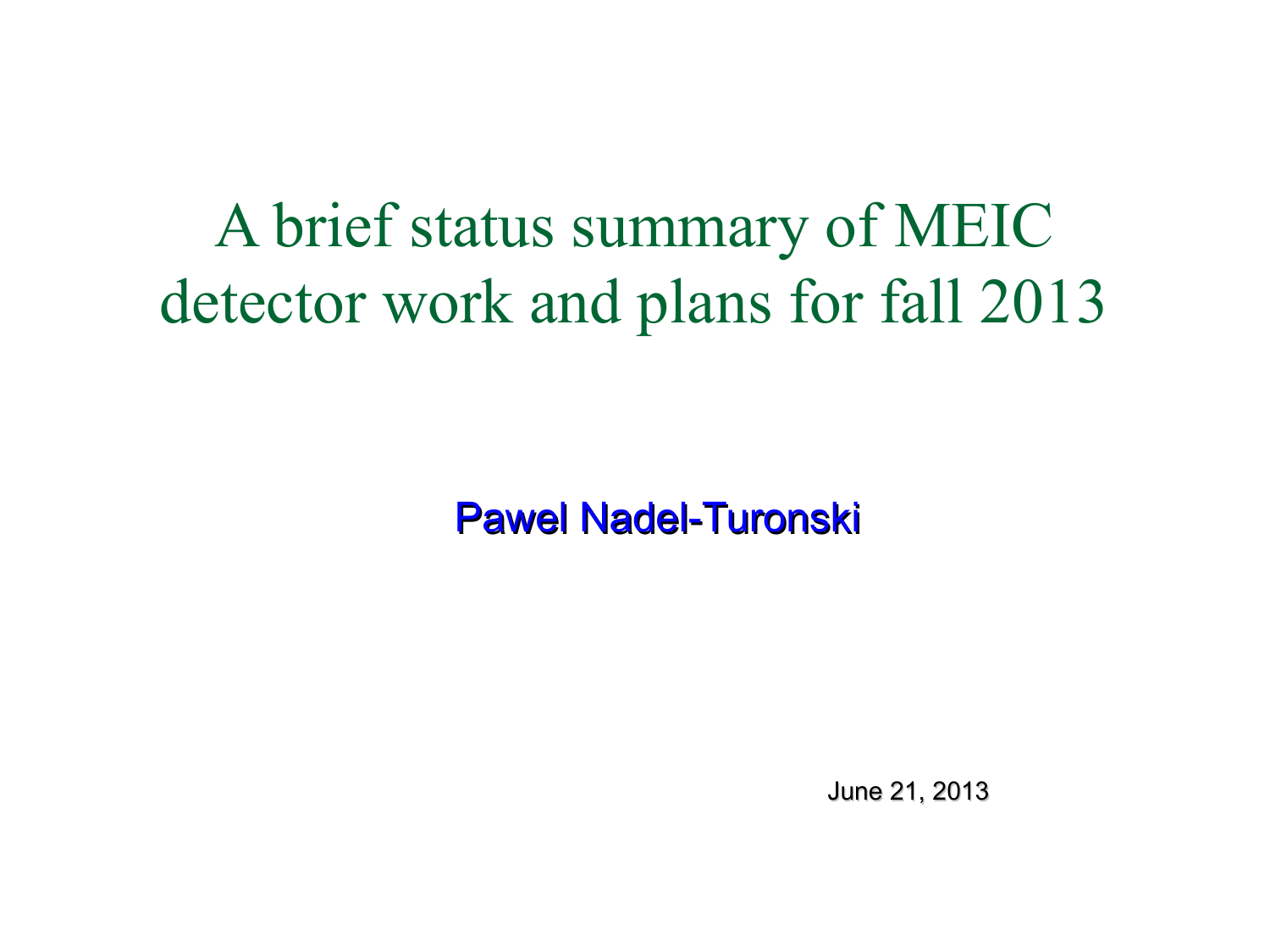# Recent developments

### MEIC ring layout with two IPs complete

- Work ongoing to compactify non-IR subsystems
	- Revised version should be avilable shortly

### The standard asymmetric IR has been optimized

- Can take full advantage of iron-free dual solenoid
- Reduces accelerator challenges, in particular for electrons

### A new unified central detector concept has been developed

- The two MEIC IPs both use 4 m long solenoids with 3 m diamter
- A low-cost implementation could use the CLEO and BaBar 1.5T magnets
- Iron-free, 3T dual-solenoids with similar bore but larger endcaps can be substituted for better performance at one or both IPs.
- Endcap design and details of the layout could be varied between magnet and IP options to test various approaches – but one baseline solution will be provided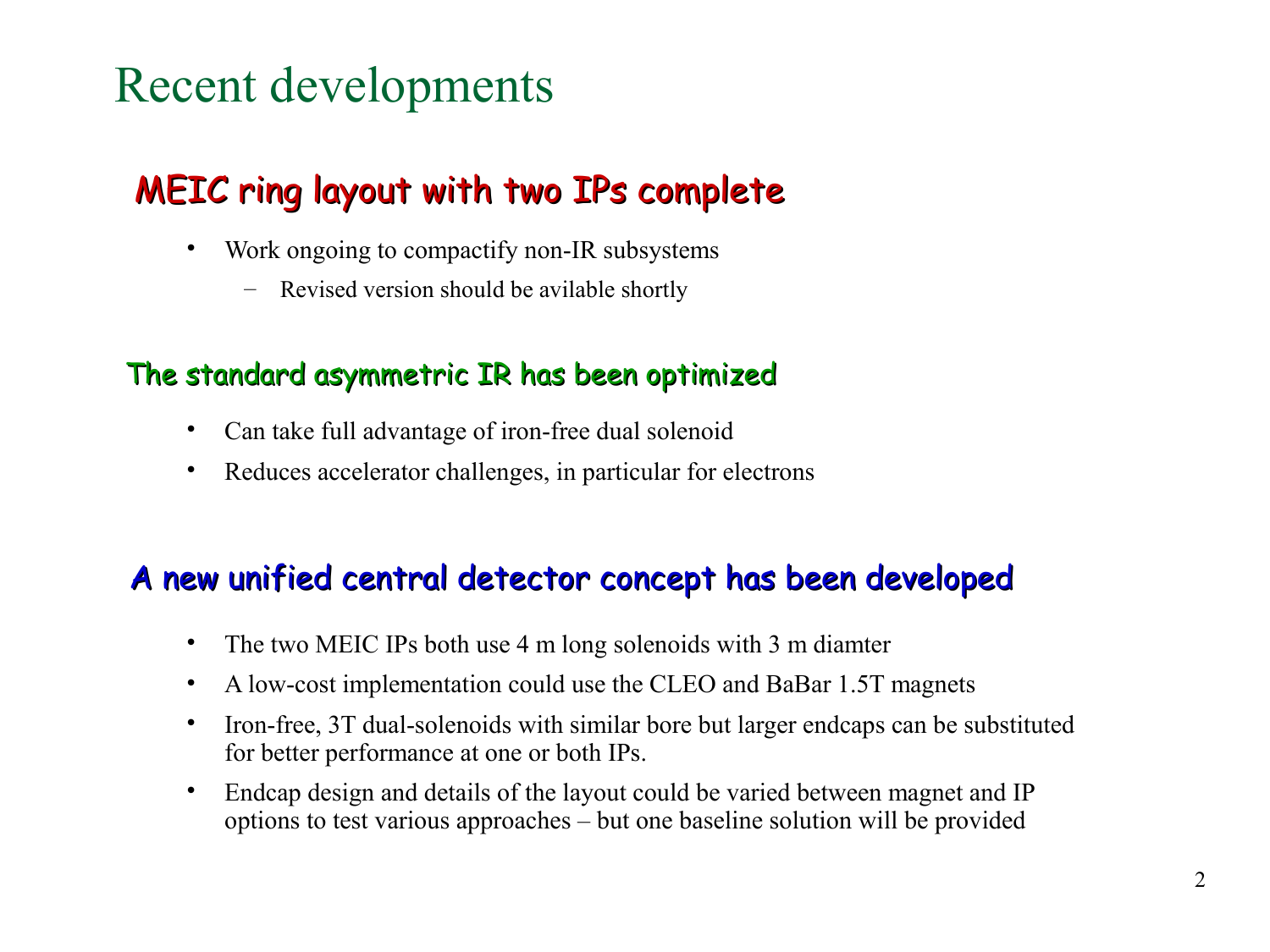# MEIC with 2 IPs – layout on the JLab site



• Note that the future stage-II ring is still not a "site-filler" and may need adjustment.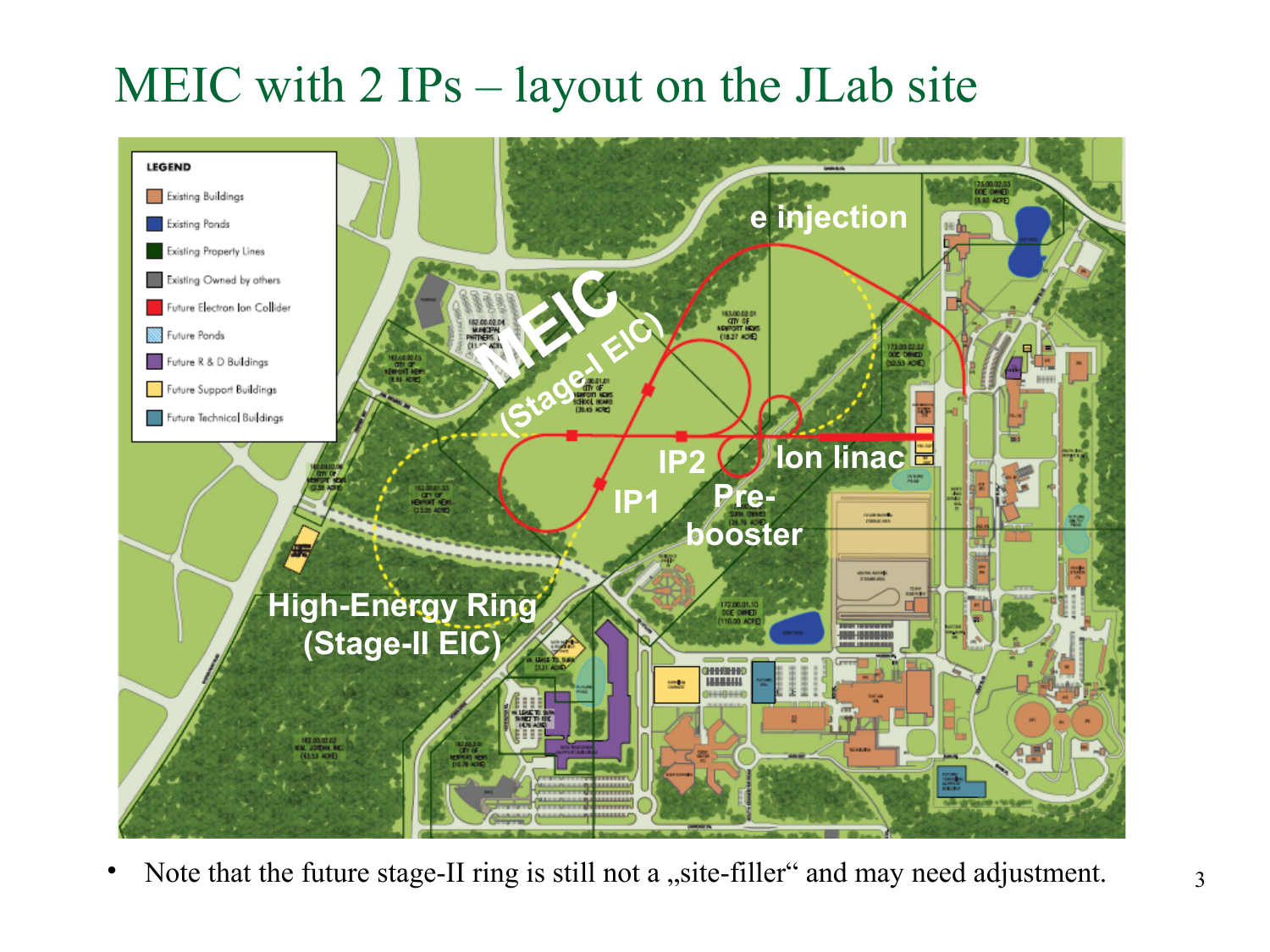# Dual-solenoid-based "ultimate" SIDIS detector



- Would replace baseline solenoid
- Design is developed in collaboration with HEP based on the "4th" detector concept for the ILC
- Layout of inner solenoid follows unified geomery (4 m by 3 m)
- Iron-free flux return allows much more space (= coverage) for the endcaps, providing superior performace

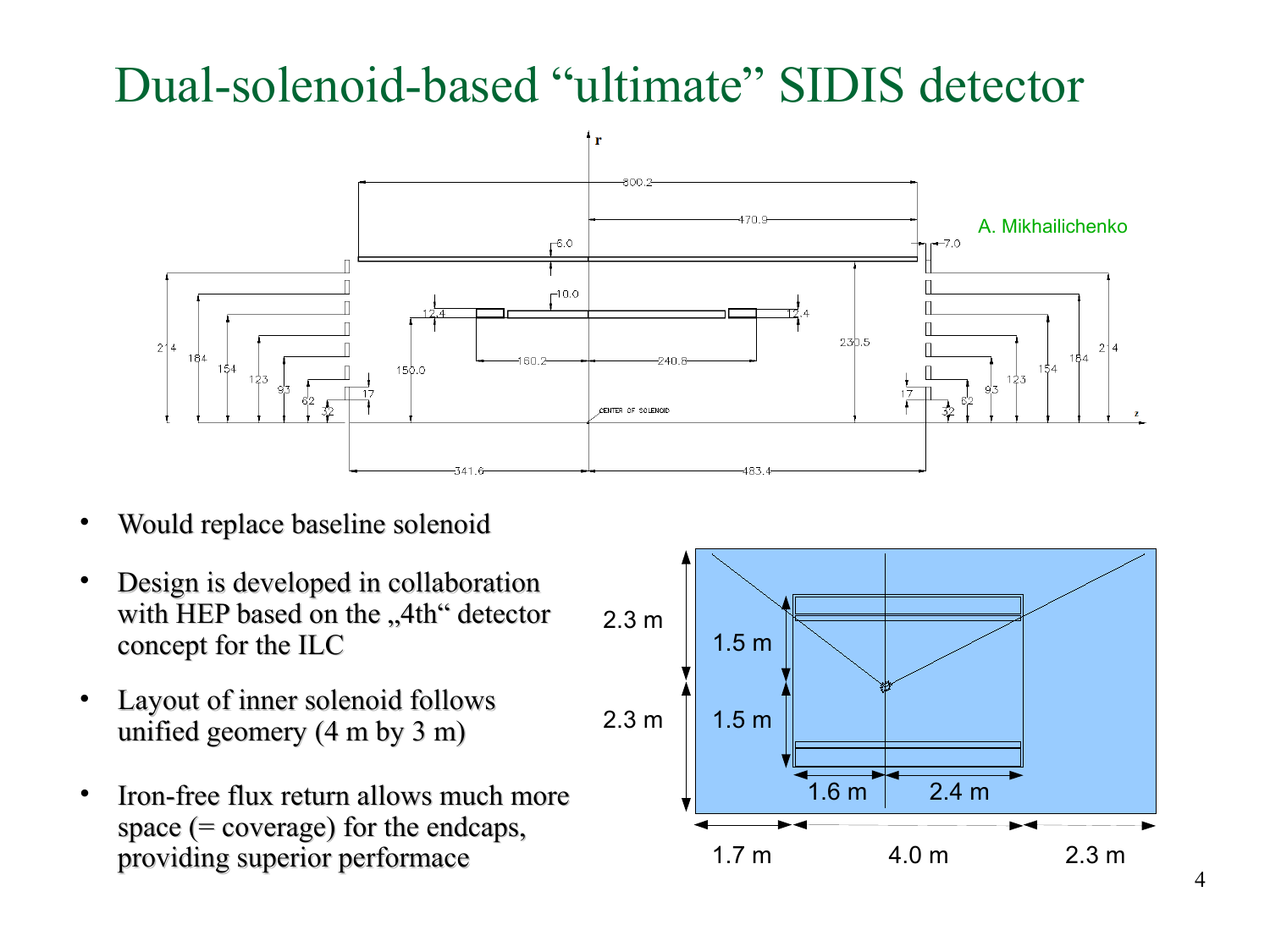## LDRD proposal for forward processes with light ions